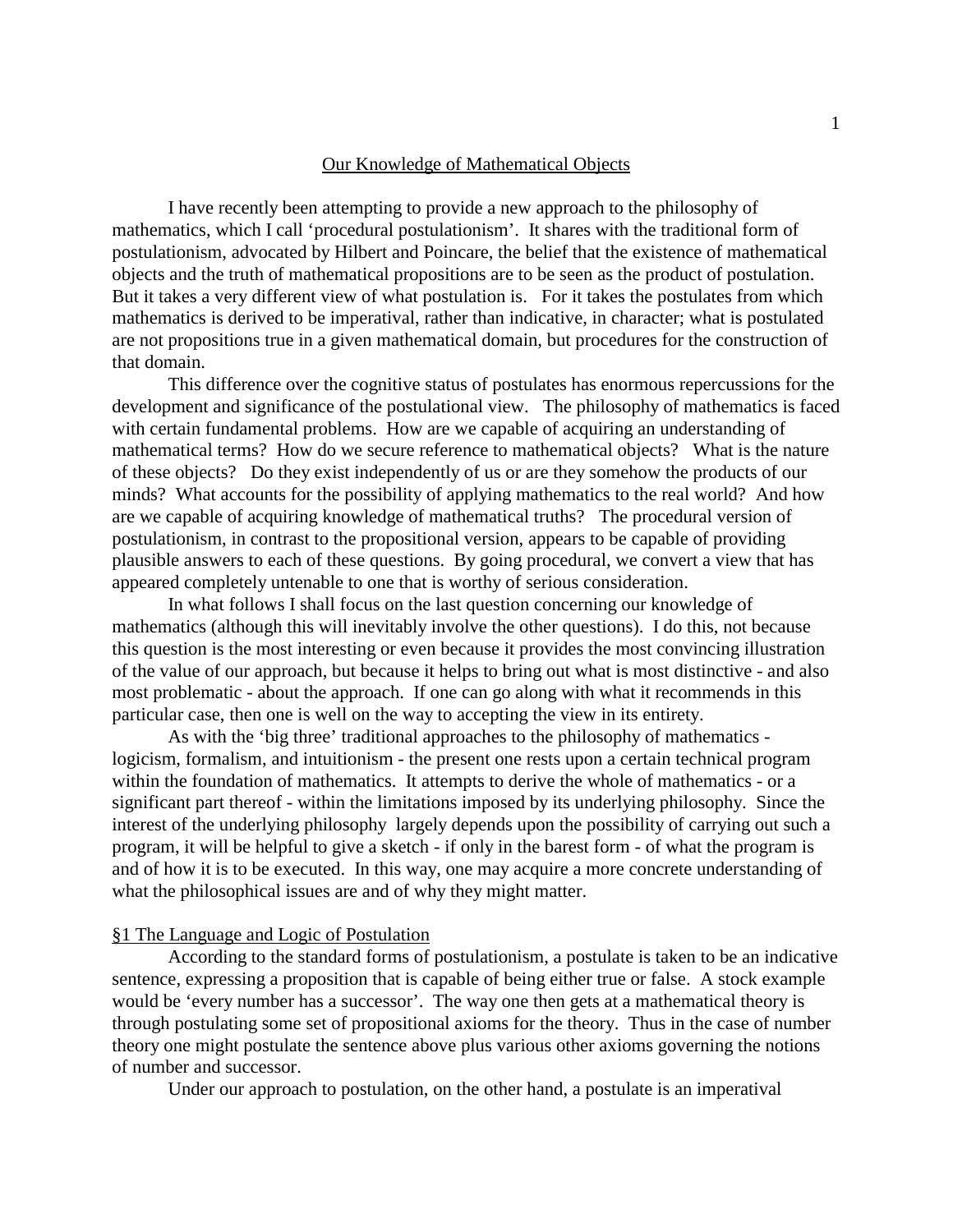sentence, which expresses a procedure that may or may not be implemented but certainly cannot properly be said to be true or false. We might compare postulates, as so conceived, to computer programs. Just as a computer program specifies a set of instructions that govern the state of a machine, so a postulate for us will specify a set of instructions that govern the composition of the mathematical domain; and just as the instructions specified by a computer program will tell us how to go from one state of a machine to another, so the instructions specified by a postulate will tell us how to go from one 'state' or composition of the mathematical domain to another (one that, in fact, is always an expansion of the initial state). Indeed, so arresting is this analogy that it will be helpful to pretend that we have a genie at our disposal who automatically attempts to execute any postulate that we might lay down. Postulates are then simply the means by which we 'program' the genie.

If we are to make the above idea precise then we need to specify a 'programming language' within which the instructions to the genie might be formulated. This language, at least in its most basic incarnation, is very simply described. The postulates are of two kinds, *simple* and *complex*; simple postulates are not built up from other postulates, while complex postulates are. There is only one form of simple postulate:

(i) Introduction.  $x.C(x)$ ;

and it may be read:

introduce an object x conforming to the condition  $C(x)$ .

In response to the stipulation of such a postulate, the genie will introduce an object into the domain that conforms to the condition  $C(x)$  if there is not already such an object in the domain and otherwise he will do nothing. For example, in response to the stipulation:

 $!x. \forall y(x > y),$ 

he will introduce an object that stands in the  $\ge$ -relation to the pre-existing objects in the domain (unless such an object already exists).

There are four kinds of complex postulate:

(ii) Composition. Where  $\beta$  and  $\gamma$  are postulates, then so is  $\beta$ ; $\gamma$ . We may read  $\beta$ ; $\gamma$  as: do  $\beta$ and then do  $\gamma$ ; and  $\beta$ ; is to be executed by first executing  $\beta$  and then executing  $\gamma$ .

(iii) Conditional. Where  $\beta$  is a postulate and A an indicative sentence, then A  $\rightarrow \beta$  is a postulate. We may read  $A \rightarrow \beta$  as: if A then do  $\beta$ . How  $A \rightarrow \beta$  is executed depends upon whether or not A is true: if A is true,  $A \rightarrow \beta$  is executed by executing  $\beta$ ; if A is false, then  $A \rightarrow \beta$  is executed by doing nothing.

(iv) Universal. Where  $\beta(x)$  is a postulate, then so is  $\forall x\beta(x)$ . We may read  $\forall x\beta(x)$  as: do  $\beta(x)$  for each x; and  $\forall x\beta(x)$  is executed by simultaneously executing each of  $\beta(x_1)$ ,  $\beta(x_2)$ ,  $\beta(x_3)$ , ..., where  $x_1, x_2, x_3$ ...are the values of x (within the current domain). Similarly for the postulate  $\forall F\beta(F)$ , where F is a second-order variable.

(v) Iterative Postulates. Where  $\beta$  is a postulate, then so is  $\beta^*$ . We may read  $\beta^*$  as: iterate  $\beta$ ; and  $\beta^*$  is executed by executing  $\beta$ , then executing  $\beta$  again, and so on ad infinitum.

All postulates may be obtained by starting with the simple postulates and then applying the various rules specified above for forming complex postulates. A simple postulate specifies a procedure for introducing a single new object into the domain, suitably related to itself and to pre-existing objects. A complex postulate therefore specifies multiple applications of such procedures; it requires that we successively, or simultaneously, apply the simple procedures to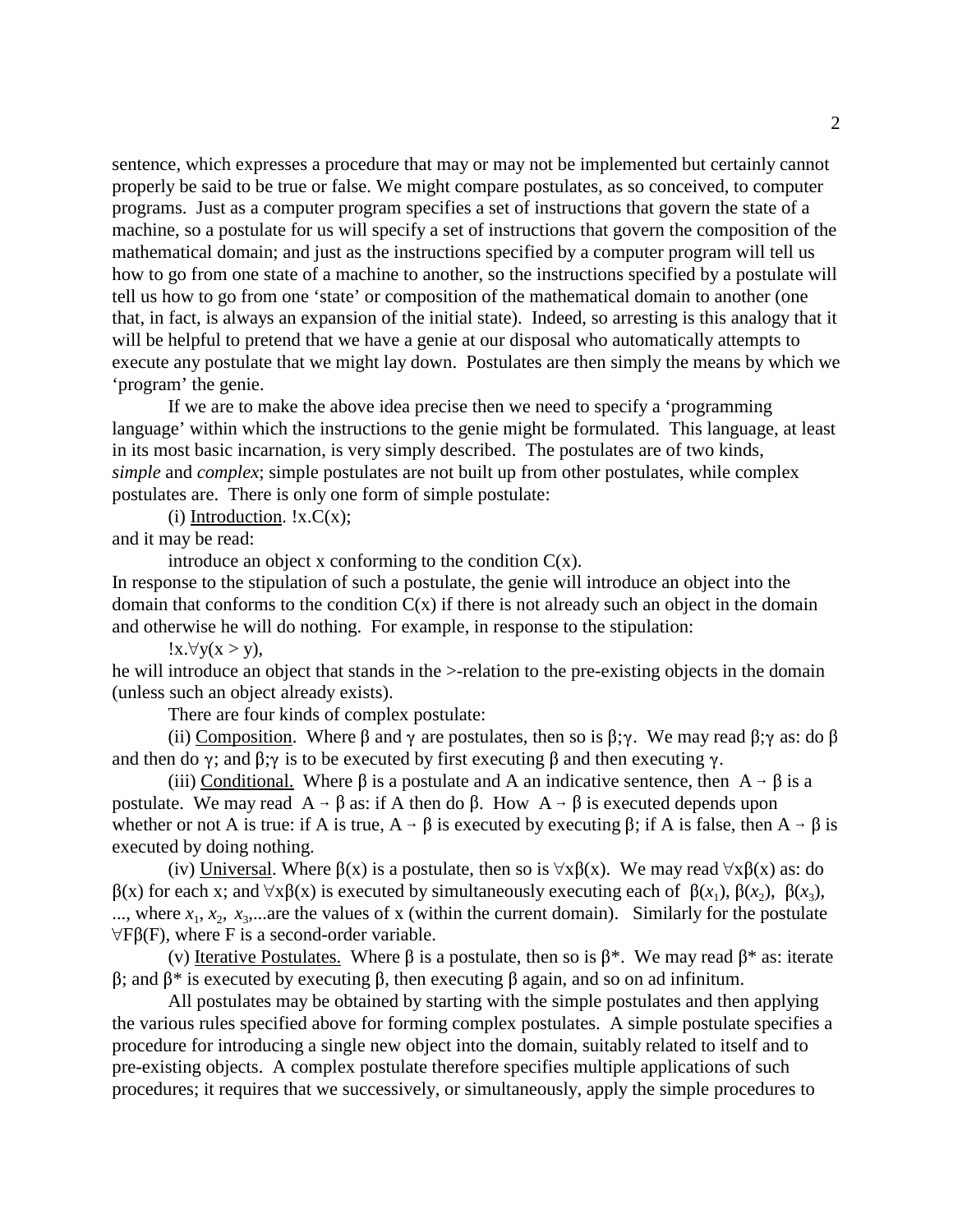yield more and more complex extensions of the given domain. The only simple procedure the genie ever performs is to add a new object to the domain suitably related to pre-existing objects in the domain (and perhaps also to itself). Everything else the genie then does is a vast iteration, either sequential or simultaneous, of these simple procedures.

Let us see how we might use this simple language of postulation to state postulates for various mathematical domains. We consider two examples: number theory; and a version of set theory (to be exact: cumulative type theory).

Arithmetic. Read Nx as 'x is a number' and Syx as 'y is the successor of x'. Postulates for arithmetic are then given by:

ZERO: !x.Nx

SUCCESSOR:  $\forall x(Nx \rightarrow !y.(Ny & Syx))$ 

NUMBER: ZERO; SUCCESSOR\*.

ZERO says: introduce an object x that is a number. In application to a domain that does not contain a number, it therefore introduces a new object that is a number. We may take this new object to be 0. (Its uniqueness will be guaranteed, under our theory of postulation, by the fact that it is the first number to be introduced through postulation. But the general question of the identity of objects of postulation is not one that we shall pursue). SUCCESSOR says: for each object x in the domain that is a number, introduce a number y that is the successor of x (unless such an object already exists). NUMBER (which I also pronounce 'Let there be numbers!') says: first perform ZERO, i.e. introduce 0, and then keep on introducing the successor of numbers that do not already have a successor. It should be intuitively clear that, in application to a domain that contains no numbers, NUMBER will introduce an  $\omega$ -progression of objects 0, 1, 2, ..., with each but the first standing in the successor-relation to its immediate predecessor.

Set Theory. We now read Sx as 'x is a set' and  $x \in y$  as 'x belongs to y'. We consider two postulates:

POWER:  $\forall$ F!y.(Sy &  $\forall$ x(x $\in$ y = Fx)); and

SET: POWER\* .

POWER says: for any 'concept' F of pre-existing objects, introduce an object that is a set and has exactly the objects falling under the concept as members. SET (also pronounced 'Let there be sets!') says: keep on performing POWER, i.e. adding sets corresponding to any given concept of objects. It should be clear that, in application to a domain that contains no sets, POWER will introduce all sets (of finite rank) that may be constructed from the given objects.

I would argue that we can obtain all other specific mathematical domains in a similar way. These include the cumulative hierararchy of ZF, the various extensions of the number system to integers, rationals, reals, and complex numbers, and the various different forms of geometry. For some of the set-theoretic cases, we need to make use of a stronger form of iteration in which the iteration of a postulate  $\beta^*$  can proceed into the transfinite. But, with this difference aside, the basic forms of postulation can remain the same.

For epistemological purposes, we not only need a characterization of the mathematical domain in terms of a procedural postulate, we also need to show that the characteristic axioms for the domain can be derived from that postulate. We therefore need to develop a logic within which this derivation can be carried out. This cannot be a logic of a standard sort, since it infers propositions from procedures rather than propositions from propositions. The characteristic form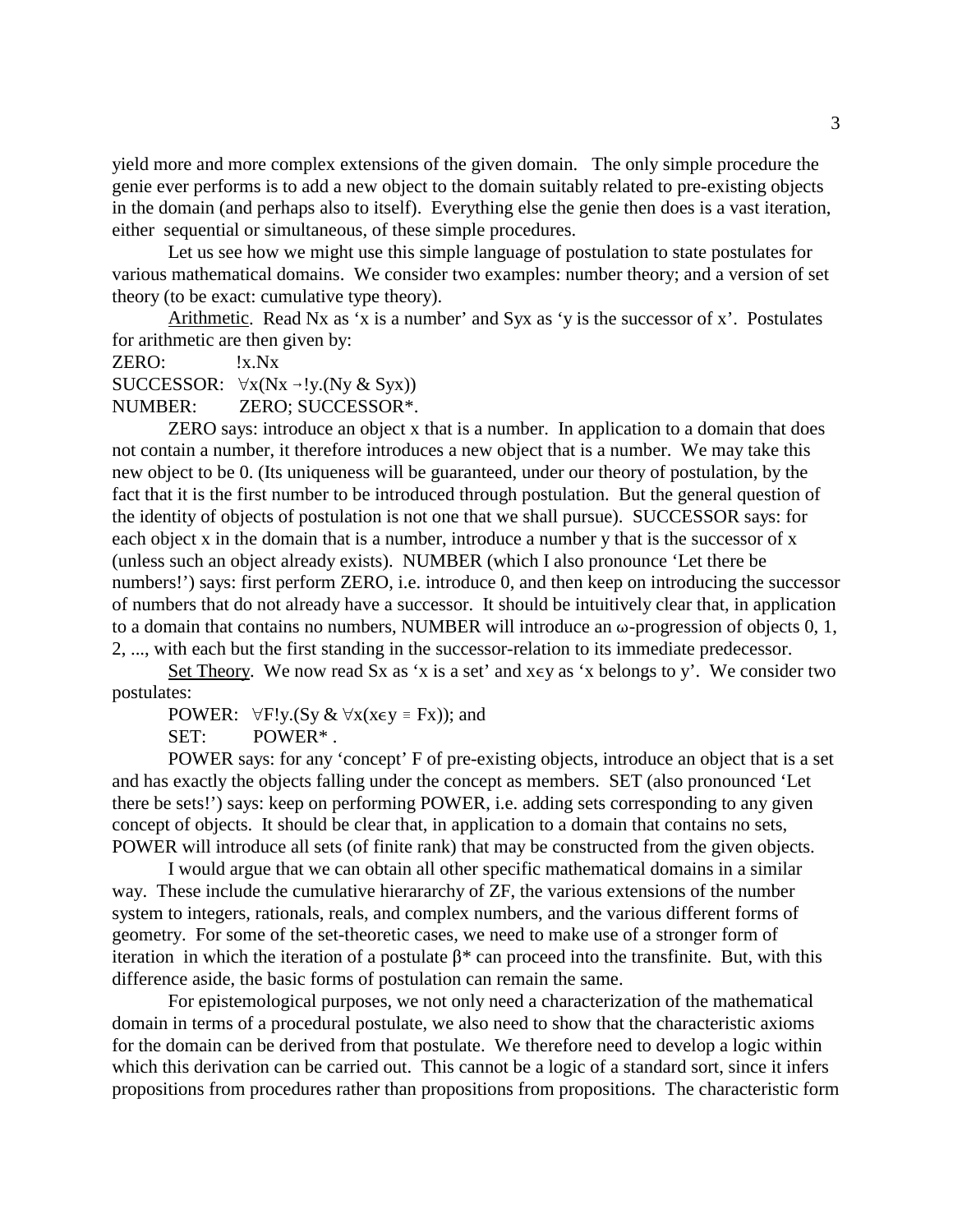of inference is as follows:

 $A_1, A_2, ..., A_n; \alpha$  ---------------------------- (from A1, A2 , ..., An, given , we may infer B), B

and such an inference is valid if the execution of  $\alpha$  converts a domain in which  $A_1, A_2, ..., A_n$  are true to one in which B is true.

Although I shall not go into details, it is possible to develop such a logic - I call it 'the logic of postulation' - and it is then possible to show that the standard axioms for a given domain can indeed be derived from the postulate for that domain. From NUMBER above, for example, we can derive the standard (second-order) axioms for the theory of number and from SET we can derive a standard set of axioms for set theory.

We obtain in this way a kind of axiom-free foundation for mathematics. The various axioms for the different branches of mathematics are derived, not from other more basic axioms, but from (procedural) postulates. Thus axioms, which describe the composition of a given mathematical domain, give way to the stipulation of procedures for the construction of that domain. We therefore obtain a form of logicism, though with a procedural twist. The axioms of mathematics are derived from definitions and logic, as in the standard version of logicism, but under a very different conception of definition and of logic, since the definitions are procedural and the logic postulational. Moreover, in contrast to the logic required by the standard forms of logicism, our logic is ontologically neutral. We do not assume that there are any objects. Indeed, the logic itself, which is simply concerned with what would follow under the stipulation of various postulates, is compatible with there being no objects whatever.

# §2 The Problem of Consistency

After this very brief sketch of the underlying technical program, we return to the original question. How are we capable of achieving mathematical knowledge and how, in particular, are we capable of acquiring knowledge of mathematical objects? No current epistemology of mathematics is altogether satisfactory; and so we would do well to consider to what extent the procedural approach is able to shed any additional light on this question.

The prospects might look encouraging. Consider the case of numbers. We may stipulate the postulate NUMBER above. From this, using postulational logic, we may derive the standard axioms of arithmetic. We thereby obtain the axioms of arithmetic without any apparent epistemic cost. Number theory is derived on the basis of logic, that is itself without existential import, and sheer stipulation.

Unfortunately, things are not so simple. There are two main problems - one concerning consistency and the other existence. I shall deal with the first here and with the second, more important, problem in the two remaining sections. The first of the problems is that we are not free to stipulate anything we like - at least, if we think of this as entitling us to assert what would thereby be rendered true under the stipulation. Suppose I introduce an object x that is both a number and not a number (!x.(Nx  $\& \sim Nx$ )). It would then follow, within postulational logic, that something was both a number and not a number, which is clearly not something that we should be willing to assert. Or, to take a less obvious example, suppose I postulate the *indefinite* iteration of POWER (i.e., POWER\* under the strong reading of \*). Then it follows, at least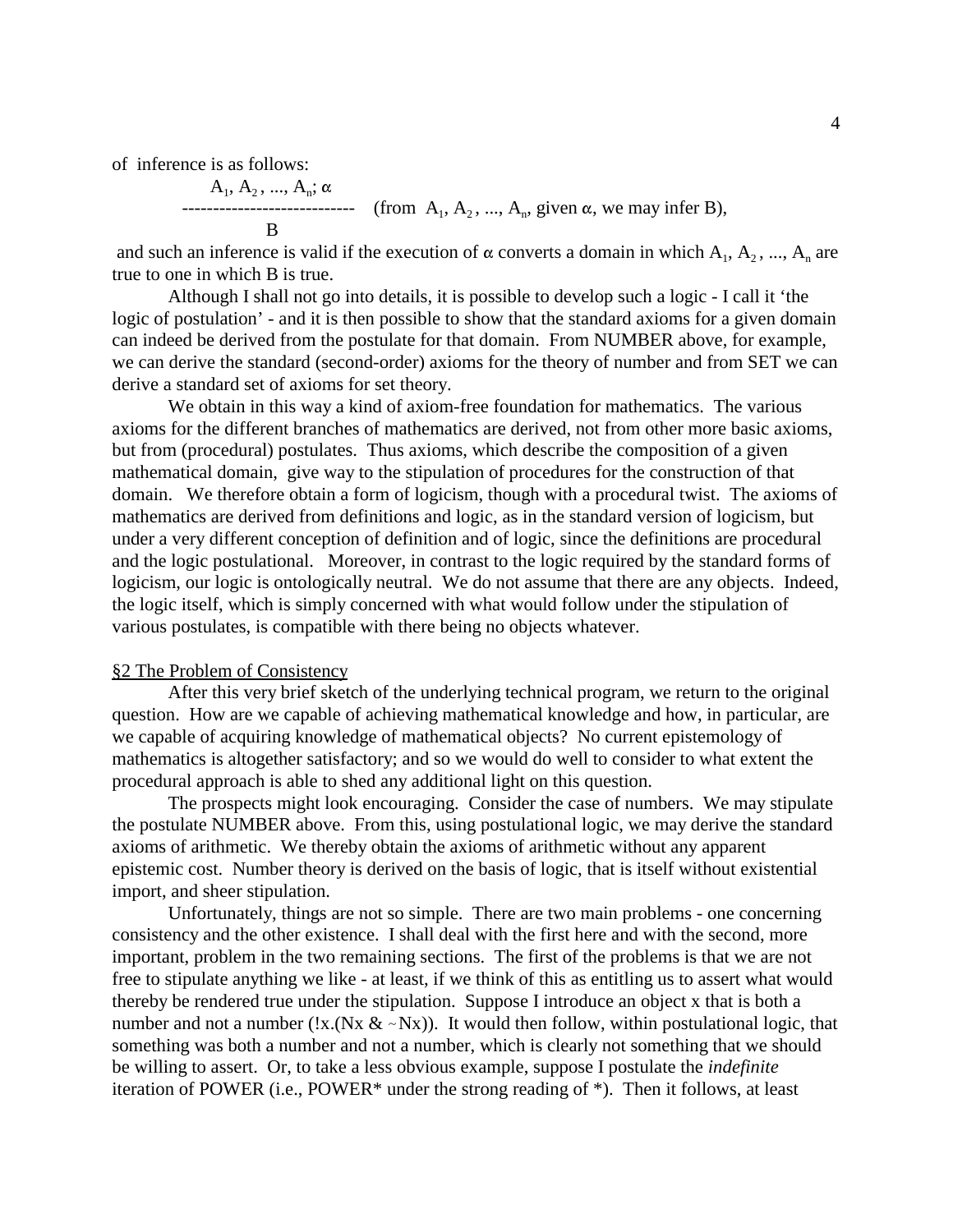under the version of the postulational logic that we have adopted, that unrestricted comprehension will hold ( $\forall$ F $\exists$ y $\forall$ x(x  $\in$  y = Fx)) - and so, by the reasoning of Russell's paradox, we are again saddled with a contradiction.

It should be clear that a necessary condition for us to be entitled to stipulate - or lay down - a postulate is that we should show it to be consistent. But how is this to be done? The problem is already familiar from the propositional form of postulationism and *there* appears to lack any satisfactory solution. Consider the example of number theory. We wish to show that some standard set of axioms for number theory - say those of Dedekind - are consistent. But how? We cannot appeal to the existence of a model for the axioms, since that is a mathematical fact which requires a mathematical proof of a sort whose justification is already in question. For the same reason, we cannot appeal to the consistency of the axioms within some formal system, since this requires reference to formulas and formal proofs. Nor can we appeal to the truth of the axioms under their standard interpretation, since it is this that we hoped to establish. It seems that the best we can do is appeal to the fact that we have so far failed to derive a contradiction from the axioms. The evidence, in other words, is inductive.

But such inductive evidence hardly does justice to the degree of confidence that we feel entitled to place in the consistency of number theory and the various other theories of mathematics. For it provides the consistency of those theories with no better credibility than that of a well-confirmed mathematical conjecture. We have inductive evidence in favour of the consistency of Quine's New Foundations. So why do we feel entitled to place such greater confidence in the consistency of number theory? The propositional postulationist is unable to say.

One might well think that the procedural postulationist is in no better a position to answer this question than his propositional rival. But before we jump to this conclusion, let us consider more carefully how, for him, the issue of consistency is to be construed. For he will take a postulate to specify a procedure rather than a proposition. So what can it mean to say that a procedure is consistent? Just as a proposition is consistent if it can be true, we can take a procedure to be consistent if it can be executed. Thus the issue is whether the procedures specified by NUMBER and like can be executed.

Given a procedural postulate  $\alpha$  and an indicative statement A, let us use the indexed modal claim:

 $\Diamond_{\alpha}A$ 

to indicate that it is possible to execute  $\alpha$  in such a way that A is then true. We shall also use the unindexed modal claim:

 $\Diamond A$ 

 $\diamond_{\scriptscriptstyle\alpha}$ t,

to indicate that A is true under the possible execution of *some* postulational procedure. Let  $\tau$  be any tautology (such as  $p \supset p$ ). The consistency of  $\alpha$  might then be symbolized as:

since this indicates that it is possible to execute  $\alpha$  in such a way that  $\tau$  is then true, i.e. that it is possible to execute  $\alpha$ . Thus the issue of consistency is the issue of establishing modal claims of the form  $\Diamond_{\alpha} \top$ .

Now what is remarkable is that, once consistency claims are formulated in this way, it is possible to provide convincing demonstrations of their truth that are purely modal in character and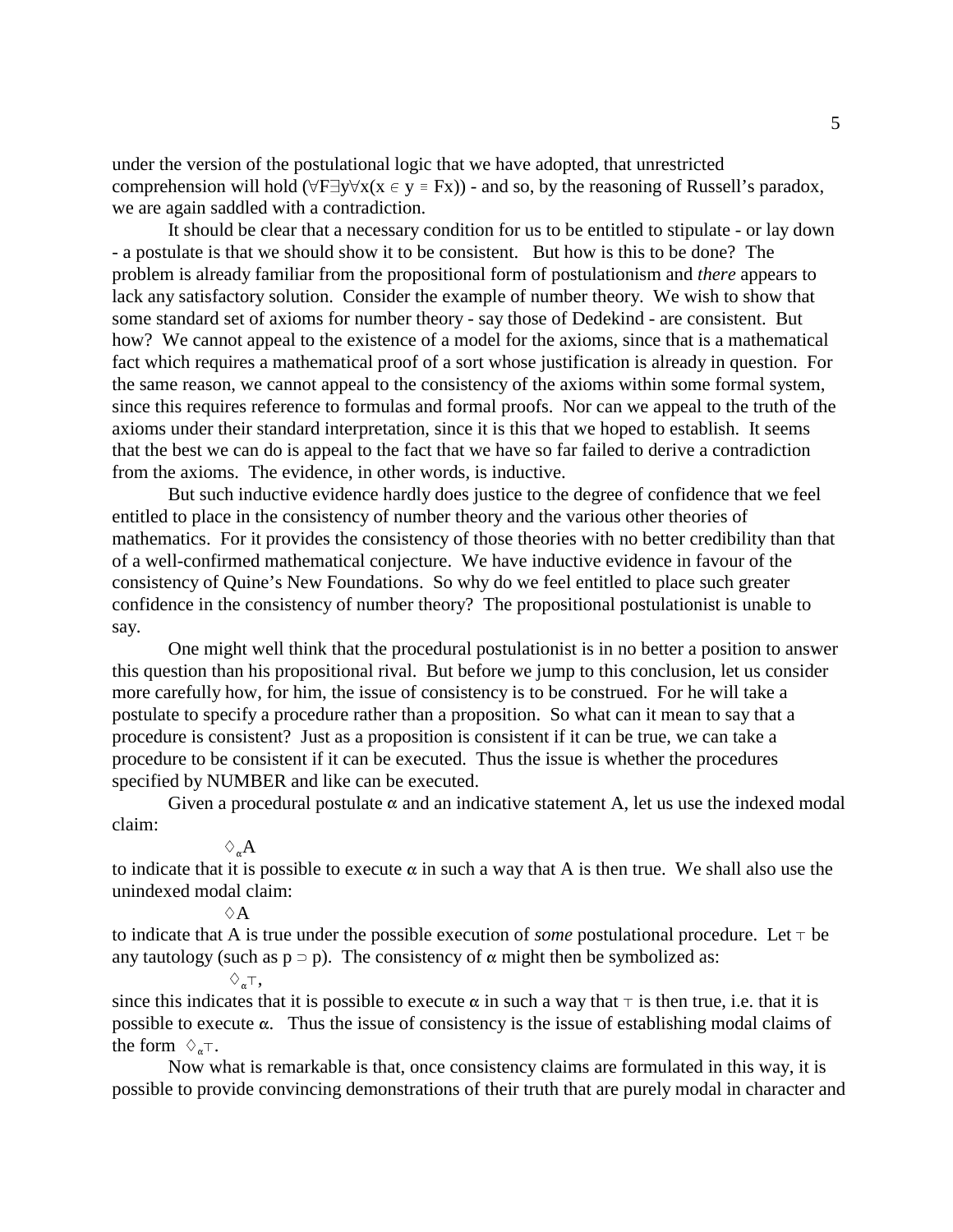make no appeal either to models or proofs or to any other kind of abstract object. Consider the postulate NUMBER as an example. This is of the form ZERO; SUCCESSOR\*, where ZERO is the postulate !x.Nx and SUCCESSOR the postulate  $\forall x(Nx \rightarrow !y.(Ny \& ySx))$ . Say that a postulate is *conservative* if it is necessarily consistent  $(\Box \Diamond_{\alpha} \top)$ , i.e. consistent no matter what the domain. Then it should be clear that the simple postulate ZERO is conservative and that the simple postulate !y.(Ny & ySx) is conservative whatever the object x. For these postulates introduce a single new object into the domain that is evidently related in a consistent manner to the preexisting objects. It should also be clear that each of the operations for forming complex postulates will preserve conservativity. For example, if  $\alpha$  and  $\beta$  are conservative then so is  $\alpha$ ;  $\beta$ , for  $\alpha$  will be executable on any given domain and, whatever domain it thereby induces, will be one upon which  $\beta$  is executable. But it then follows that NUMBER is consistent, as is any other postulate that is formed from conservative simple postulates by means of the operations for forming complex postulates. (Consistency can also be demonstrated for the higher reaches of set theory, though not in such a straightforward way).

The contrast with the propositional approach is striking. There is nothing in the axiomatic characterization of a basic mathematical domain that would enable us to determine its consistency and, in particular, the consistency of a conjunction of axioms cannot be inferred from the consistency of its conjuncts. But once a procedural approach is adopted, the consistency (and, indeed, the conservativity) of a postulate can be read off 'compositionally' from its very formulation; for the conservativity of the constituent simple procedures will guarantee that the postulate itself is conservative.

Moreover, the method of proof can be extended to show that the standard propositional axioms for a theory are also consistent. Suppose that  $\alpha$  is a procedural postulate and Ax a corresponding propositional postulate (when  $\alpha$  is NUMBER, for example, Ax might be taken to be the conjunction of axioms for the second-order theory of numbers). We may demonstrate the consistency of  $\alpha$ , i.e.  $\Diamond_{\alpha}$ , as above. Within postulational logic, we can derive Ax from  $\alpha$ , i.e. we can show:

> **;** α ----------------------------- Ax

This translates into a proof of  $\Box_{\alpha}Ax$ . From  $\Box_{\alpha}Ax$  and  $\Diamond_{\alpha}\top$ , we can derive  $\Diamond_{\alpha}Ax$  by ordinary modal reasoning; and from this follows the consistency of Ax. (We might think of the axioms Ax as constituting a 'specification' for a program  $\alpha$ . A proof of the above sort then constitutes a 'verification' that the program  $\alpha$  does indeed meet the specification.)

I also believe, though this is not something I shall pursue, that a postulate for a mathematical domain directly represents our intuitive grasp of that domain and that a proof of the above sort represents the role that intuition is able to play in establishing the truth or consistency of the axioms for that domain. In any case, it is remarkable that the procedural approach is able to solve the consistency problem in such a simple and satisfying way.

## §3 The Problem of Existence

We wish to establish the axioms  $Ax = (A_1 \& A_2 \& ... \& A_n)$  of some mathematical theory in the following schematic way: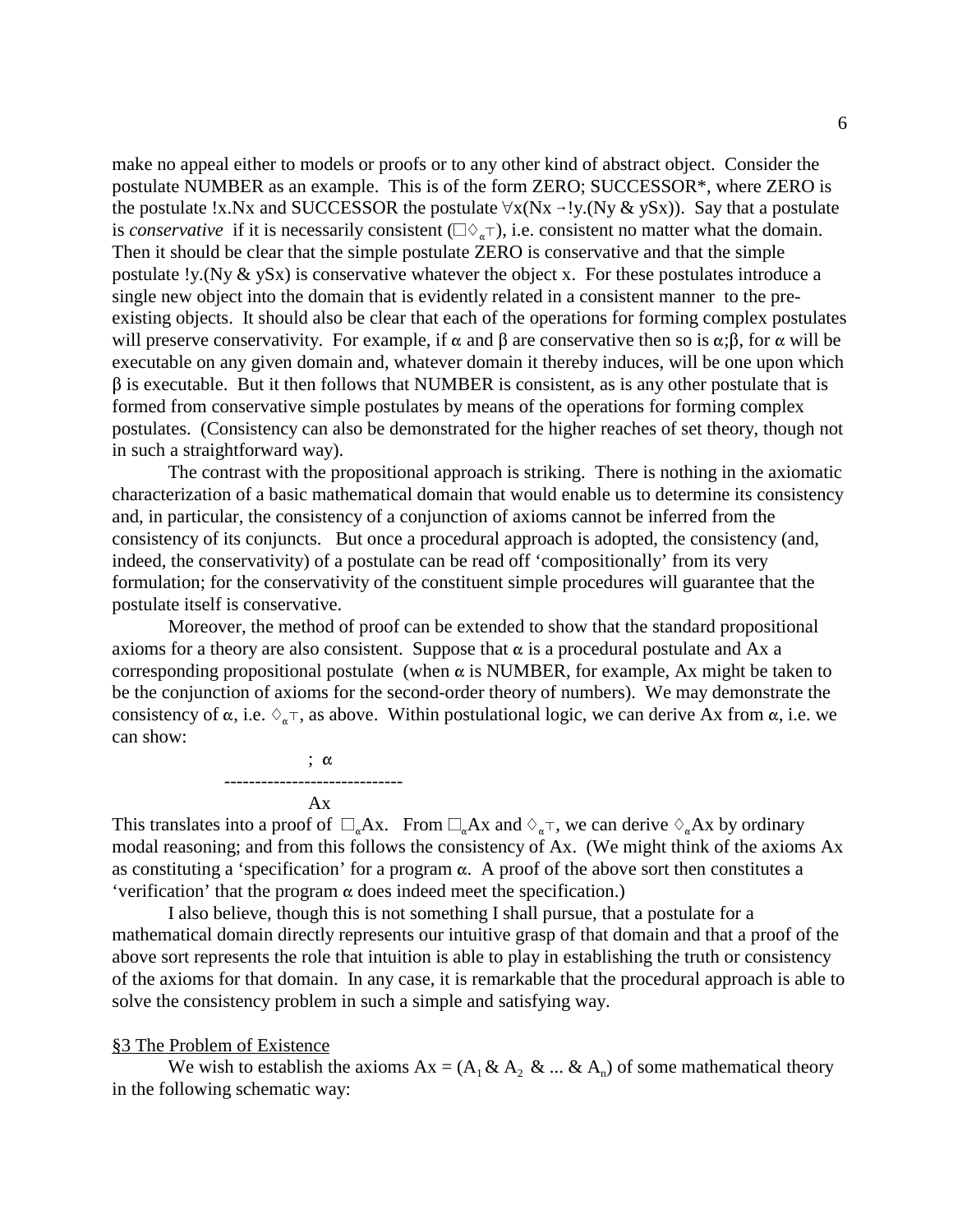

We first establish the consistency of an appropriate postulate  $\alpha$ ; this entitles us to stipulate  $\alpha$ ; and, on the basis of the stipulation of  $\alpha$ , we then establish the axioms Ax. Thus the whole of mathematics might be derived with the help of postulational logic and an underlying theory of consistency. Such an approach is not without its difficulties and, in particular, we need to know the basis for the modal principles from which the underlying claims of consistency are derived. But what appears to give it the epistemic edge over other approaches is that the consistency claims can be stated and demonstrated without appeal to mathematical or objects. Thus, if the basis is indeed sufficient to derive the whole of mathematics, the problem of our access to an infinite realm of mathematical objects is avoided.

This brings us to the second problem. As we have seen, the consistency of  $\alpha$  is necessary to license the stipulation of  $\alpha$ . Our present question is whether it is sufficient (given, of course, that the stipulation of  $\alpha$  is then taken to warrant the subsequent assertion of the axioms Ax). We might dub the inference from  $\Diamond_{\alpha}$  to Ax, via the stipulation of  $\alpha$ , the 'the magical inference', since it takes us from a mere claim of consistency to an assertion of existence. We seem to put far less into the inference than we get out. The question is: what could possible justify an inference of this sort?

Before we will be in a position to provide an answer, we must enquire more deeply into the nature of postulation. A postulate is meant to provide us with an understanding of the domain of discourse - which, for present purposes, we may identify with the domain of quantification; and it provides us with that understanding on the basis of a prior understanding of the domain of discourse. The postulate NUMBER, for example, take us from an understanding of a domain of discourse which does not include numbers to one that does. So let us ask how in general we might be capable of specifying or otherwise understanding a domain of discourse.

One method is familiar and unproblematic. We understand one domain of discourse as a restriction of another. If a given domain ranges over all animals, for example, we may restrict it to the sub-domain of dogs. Now a postulate, as we understand it, is meant to result in an expansion of the domain and so, if this method is to have application to postulation, we must suppose that a postulate effects an expansion in the domain by relaxing a restriction on the domain that is already in force. It could do this by lifting the current restriction - going from *male professor*, for example, to *professor* - or by loosening the current restriction - going from *male professor* to *male or female professor* - or perhaps in some other way.

If this is how postulation works, then I see no way in which it might plausibly be taken to provide us with a new form of justification. For there is no reason to suppose that the relaxation of a restriction will in general result in an expansion of the domain, even if it might consistently be supposed to result in such an expansion.

However, I believe that there may be a radically different way of understanding how a postulate might be capable of defining an expansion in the domain. Call a domain of discourse *unrestricted* if it is not to be understood as the restriction of some other domain. The quantifiers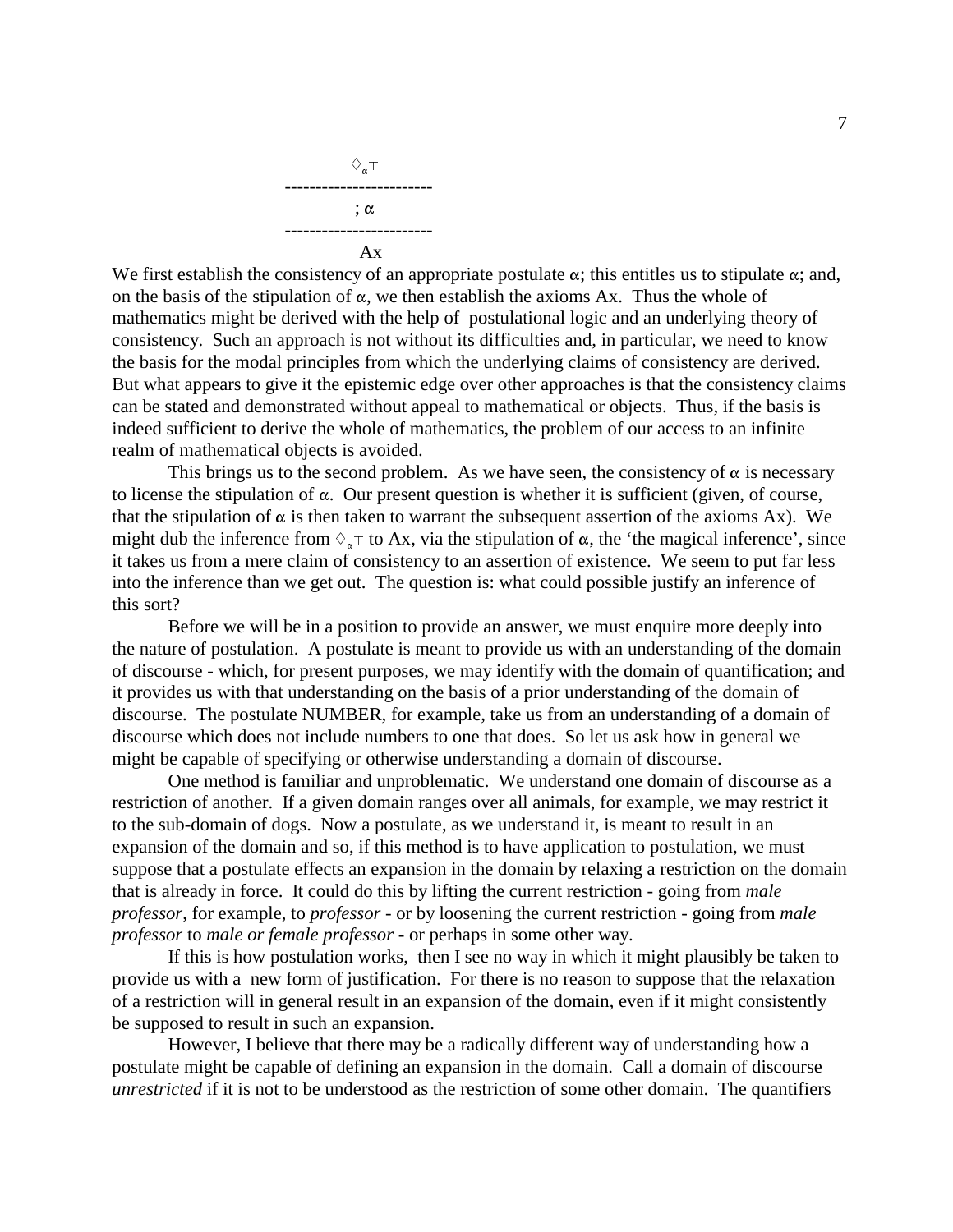in an unrestricted domain of discourse must be taken to range over everything whatever for, if they were taken to range over X's or Y's, then we could understand the domain as the restriction of an unrestricted domain to the X's or the Y's. Now if there were a method of expansion that applied to an unrestricted domain, then it could not be understood as operating through the relaxation of some restriction on that domain, since there is no restriction to relax.

One might suspect that in any case in which we succeed in expanding a domain, the domain *must* have been explicitly or implicitly restricted. And so the most convincing way of demonstrating the possibility of expansion in the case of an unrestricted domain is to show that there are methods of expansion that work *whatever* the domain might be. But there do appear to be such methods. Consider the following postulate:

## RUSSELL:  $!y.\forall x(x \in y \equiv \neg x \in x),$

which introduces the 'set' whose members are exactly those pre-existing objects that are not members of themselves. It seems reasonable to suppose that, whatever the domain of discourse might be, it is possible to introduce this object into the domain; and yet we cannot, on pain of contradiction, suppose that it already is in the domain.

We may take the way postulation works in this case as a model for how it works in general. Of course, in many cases the postulate may not *always* result in an expansion of the given domain and so the alternative view of postulation is not forced upon us. Once NUMBER has been applied to yield the finite numbers, for example, there is no scope for further application of the postulate. But even in those case we may suppose, on general grounds of resemblance to the set-theoretic case, that the same underlying mechanism for expanding the domain is at work.

If this is correct, then there are essentially two different ways in which one may understand one domain in terms of another. One is *classical* or *restrictive*; a wider domain of discourse is presupposed and, in so far as postulation succeeds in expanding a given domain, it will do so by relaxing some restriction that is already implicit in our understanding of what the domain is. The new domain is understood 'from above'. The other method is *creative* or *expansive*; no wider domain is presupposed and postulation works by directly effecting an expansion in the given domain. The new domain is understood 'from below'. It works by means of a genuine expansion of the domain rather than through a de-restriction.

Under the first approach, the predicate (or condition) by which the wider domain is specified must already be understood as having application to the objects of that domain; the predicate will 'seek out' those objects to which it is to apply. But under the creative approach, we have no prior understanding of a wider domain or of how the predicates of interest to us are to apply the objects of such a domain. We understand what the new objects are and how the predicates are to apply to them by directly specifying how the predicates are to apply to those objects. The predicate do not 'find' their objects but are taken to them.

If the present point of view is properly to be understood, it is important to guard against certain possible misconceptions. The present view is not creationist; we do not suppose that the quantifiers range over what does and did exist and that postulation works by literally creating new objects which then enter into the domain of quantification. The objects that are introduced through postulation existed prior to all acts of postulation (if indeed they exist in time at all) and would have existed even if there had been no postulation or people to postulate. By postulation, we incorporate these objects into the domain of the unrestricted quantifier, but through a.re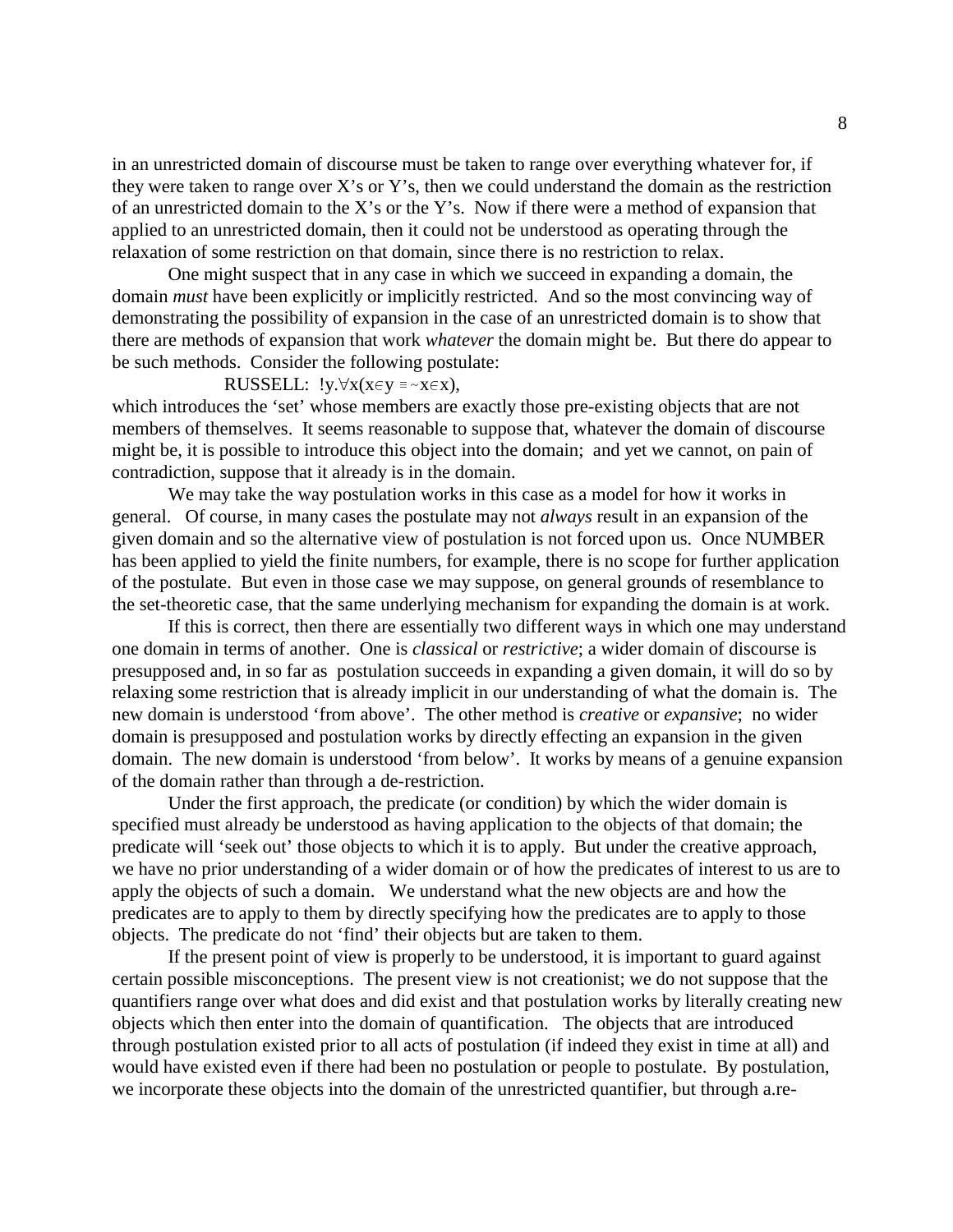interpretation of the quantifier rather than a re-invigoration of the ontology.

The present view is also relativistic. Suppose that numbers have not yet been postulated. So numbers are not yet in the unrestricted domain of discourse. Suppose now that I stipulate NUMBER. Numbers *are* then in the unrestricted domain of discourses. But how can the prepostulational domain of discourse, which excludes numbers, and the post-postulational domain, which includes them, both be unrestricted? Surely, if one is more inclusive than the other, the less inclusive domain must be restricted. Indeed, can it not be understood as the restriction of the more inclusive domain to all those objects that are not numbers?

To deal with this difficulty, we must accept that the status of the domain as unrestricted is one that obtains relative to the postulational context, to what has so far been postulated. Thus relative to a postulational context in which numbers have not been postulated, the unrestricted domain will not include numbers while, relative to a context in which they have been postulated, it will. Of course, once we have expanded the domain with numbers, we may conceive of the old domain as the restriction of the new domain to those objects that are not numbers. But this is not how the old domain *was* conceived, even implicitly; it was taken to be an unrestricted domain (relative to what had so far been postulated). Indeed, far from conceiving the old domain as a restriction of the new domain, we conceive the new domain as an expansion of the old domain.

If it is insisted that the domain is to be unrestricted in an absolute sense, one that is not relative to a postulational context, then it should be disputed that any such understanding of the domain is to be had; for whatever domain we might settle upon is always subject to postulational expansion. Thus in so far as we can make any sense of an unrestricted domain, it must be taken to be relative to a postulational context. But surely, my opponent may respond, we *are* capable of achieving an absolutely unrestricted understanding of the domain. For surely we can form the conception of an object that might be introduced through postulation. And can we not then take the domain to include all such objects? Can the domain not 'reach out' in this way to absolutely all those objects that might be introduced through postulation?

We here have a head-on clash between two intuitions: that the domain is always susceptible of expansion, which is what I previously insisted upon; and that it may be absolutely unrestricted, which is what my opponent currently insists upon. Both have a great deal of plausibility yet, since both cannot be correct, one must be given up.

We might just leave it at that and, in the face of the conflict, simply cleave to the first intuition. But the intuition on the other side is so strong that it would be preferable if we could say what is right about it and why we might have been misled into thinking it was correct. I believe this can be done (and it is far from clear that the proponent of the second intuition is in an equally good position to accommodate *our* intuition).

To this end, we need to distinguish between two quantification-type notions. One is ordinary, or what one might call *actual*, quantification. The other is a modal variant of ordinary quantification - or what we might call *potential* quantification. We say, not ' $\exists x$ ' ('there is an x') but ' $\Diamond \exists x'$  ('possibly there is an x'), and we say, not ' $\forall x'$  ('for all x'), but ' $\Box \forall x'$  ('necessarily for all x'), where the modal operators ' $\Diamond$ ' and ' $\Box$ ' here signify the notions of postulational possibility and necessity that were previously introduced. We can now explain how it might appear to be possible to quantify over absolutely everything. For the potential quantifiers are 'absolute'; in contrast to the actual quantifiers, their 'range' is not relative to the postulational context. There is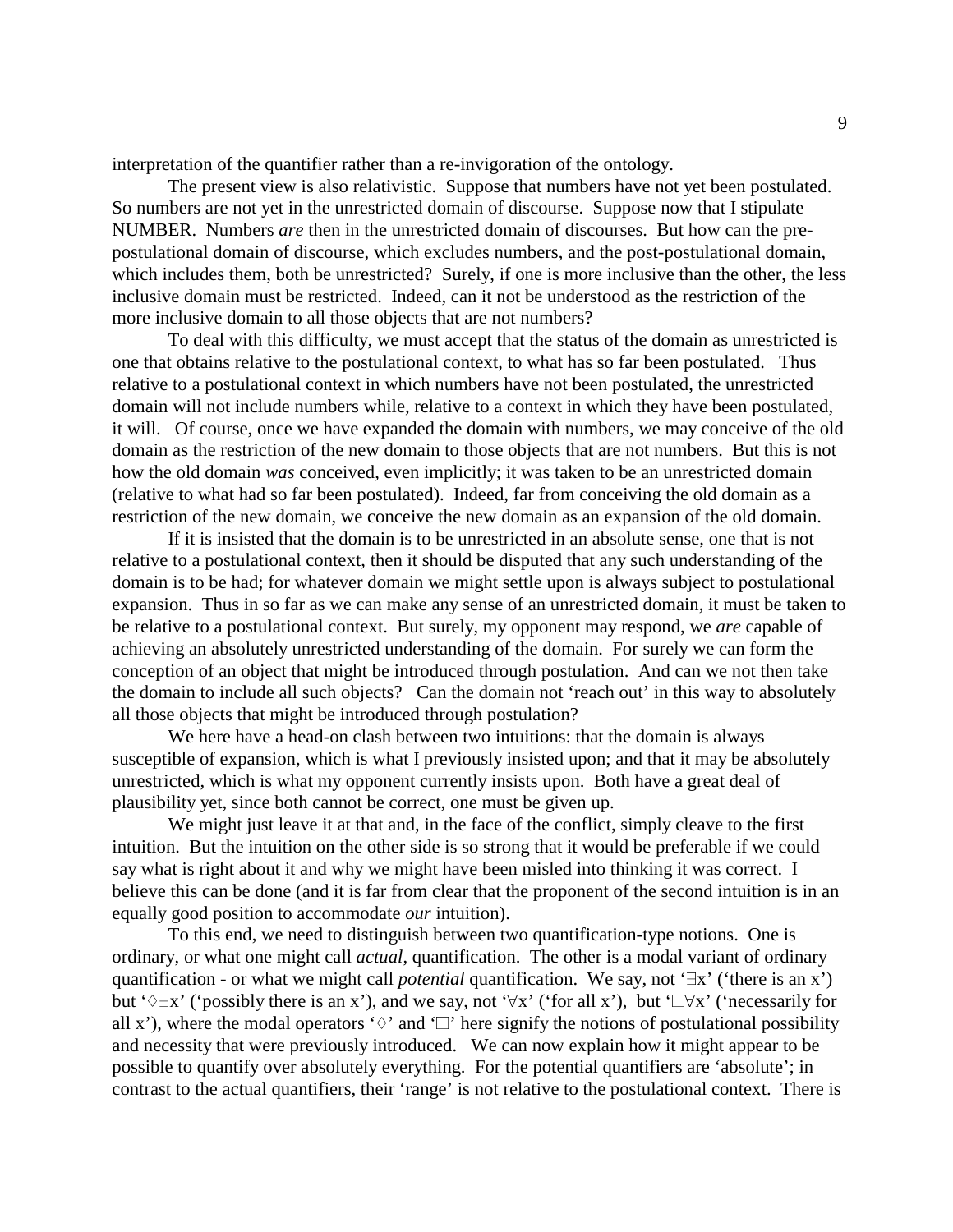also a sense in which they are unrestricted, since the inference from  $\exists xA$  to  $\Diamond \exists xA$  is always justified. However, the potential quantifiers are not strictly quantifiers at all; they do not delimit a domain of discourse; and they are incapable of providing a basis for postulation. The truth in the second intuition can therefore be accommodated without conflict with the first intuition.

We return to the question with which this section began. Suppose we have shown a postulate, say NUMBER, to be consistent. What reason do we then have for supposing that we can lay down the postulate and thereby establish the existence of numbers? My general line of defence is that nothing more than consistency of the postulate can reasonably be required. If my opponent objects that consistency is not enough, then I challenge him to state what else might be required. But to this there might appear to be an obvious response; for, in order to guarantee the existence of the required expansion, we need to know, not merely that objects of the required sort *might* exist, but that they *do* exist.

We now see, given our present understanding of postulation, that this objection is misplaced, since the question of whether the required objects exist cannot even be raised. If we ask 'are there numbers (objects standing in such and such relationships of successor)?', then how are we to understand the quantifier 'there are'? We will want, of course, to understand the quantifier as unrestricted. But on the present view, our understanding of the unrestricted quantifier is relative to a postulation context. So what is the postulational context? If it is the prepostulational context, the one in which numbers have not yet been postulated, then it is trivial that there are no numbers. If it is the post-postulational context, the one in which numbers have been postulated, then it is trivial that there are numbers.

Given the peculiar nature of postulation, it follows that there can be no *intermediate* understanding of the quantifier, one that allows us to raise the question of whether there are numbers while still leaving open what the answer might be. For the only understanding we can have of a domain that might sensibly be taken to include numbers is one in which the putative numbers are already understood as standing in relationships of successor to one another. Since our understanding of the putative numbers is purely 'extensional', there is no possibility of driving apart a conception of what these objects might be from a commitment to their existence.

One wants, of course, to ask whether there are numbers in an absolutely unrestricted sense of 'there are'. But on the present view, no such sense exists. Nor does it help to appeal to our modal surrogate ( $\Diamond \exists x$ ) for the absolutely unrestricted quantifier, since the question of whether there are numbers in this sense is just equivalent to the question of consistency. One might wonder whether there is some other route to achieving the desired understanding of the quantifier, either of a non-postulational sort or via another form of postulation. But it is plausible to suppose that no such alternative exists, that no object that can be introduced into the domain through postulation might enter into the domain in some other way and that no object that can be introduced via one form of postulation, using certain defining relationships, might be introduced via another form of postulation. Indeed, any coherent conception of the method of postulation demands that this should be so.

We therefore see that, as far as the present objection goes, the magical inference may be allowed to stand.

## §4 The Scope of Postulation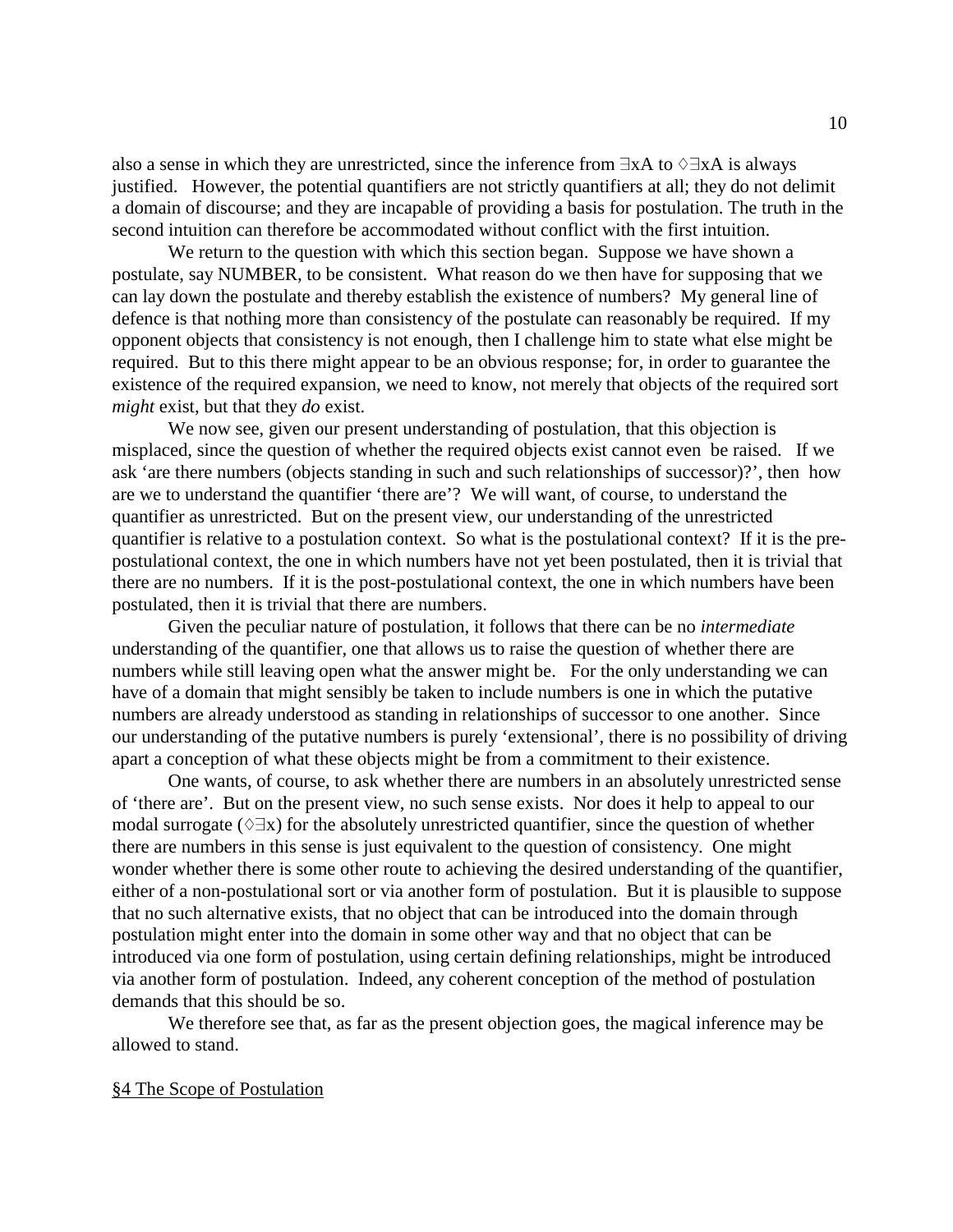I wish, in conclusion, to consider two other epistemological objections to the method of postulation. One is to its generality - that, once the method is allowed, it cannot be properly contained. The other is to its viability - that the method is either incoherent or without significant application. Our answers to both objections will enable us better to understand the nature of postulation and its place within the realm of rational enquiry.

The first objection goes as follows. The postulate:

UNIVERSAL-SET:  $!y.\forall x(x \in y)$ 

is consistent. So, according to the method of postulation, it may legitimately be stipulated; and, from the stipulation of this postulate, we may then infer the existence of a universal set over the given domain. But is not:

UNIVERSAL-LOVER:  $!y.\forall x(Person(x) \supset y$  loves x) also consistent? So what is to stop us from stipulating it and thereby establishing the existence of a universal lover? Or again:

GOD:  $!y.Divine(x)$ 

is presumably consistent, at least under a suitable understanding of 'divine'. So what is to stop us from stipulating it and thereby establishing the existence of God?

Clearly, UNIVERSAL-LOVER and GOD should not be taken to be postulates or, if they are, then they should be declared inconsistent on the grounds that there is no genuine *postulational* possibility of someone's loving everyone or of something being divine. But why distinguish between the two cases in this way? Intuitively, the difference lies in the predicates. It is legitimate to postulate by means of predicates such as ' $\epsilon$ ' or ' $\lt$ ' or 'successor', but not by means of predicates such as 'person' or 'loves' or 'divine'. But what is the relevant difference between these predicates?

I should like to suggest that it lies in how the predicates are to be understood. Predicates of the first kind are in a certain sense formal; they are *simply* to be understood in terms of how postulation with respect to them is to be constrained. Thus our understanding of S (set) and  $\in$ (membership) is entirely given by the fact that they conform to the following constraints:

Extensionality  $\forall x \forall y$ [Sx & Sy &  $\forall z(z \in x \equiv z \in y)$   $\supset x = y$ ];

Sethood  $\forall y[\exists x(x \in y) \supseteq Sy];$ 

Set-Rigidity  $\forall y \forall F[Sy \& \forall x(x \in y \Rightarrow Fx) \Rightarrow \exists \forall x(x \in y \Rightarrow Fx)].$ 

Thus according to the first constraint, no two sets are to be postulated to have the same members; according to the second, anything that is postulated to have members is to be postulated to be a set; and according to the third, no *members* of pre-existing sets are to be postulated (this explains the sense in which sets are formed from their members but not members from their sets). Similarly, our understanding of N (number) and S (successor) is entirely given by their conformity to the following two constraints:

| <u>Uniqueness</u> | $\forall x \forall y \forall z (Syx \& Szx = y = z);$ |
|-------------------|-------------------------------------------------------|
| Numberhood        | $\forall x \forall y(Sxy \supset Nx \& Ny);$          |

Successor-Rigidity  $\forall x (Nx \supset (-\exists ySxy) \supset \Box \neg \exists ySxy) \& \forall y(Sxy \supset \Box \forall z(Sxz \supset z = y))$ . (According to the third of these, we cannot postulate *predecessors*, just as we cannot postulate *members*.) Note that these constraints are not axioms of the usual sort; they are entirely without existential import and serve merely to constrain the postulational possibilities.

Say that a predicate is *postulational* if its meaning is entirely given by a set of